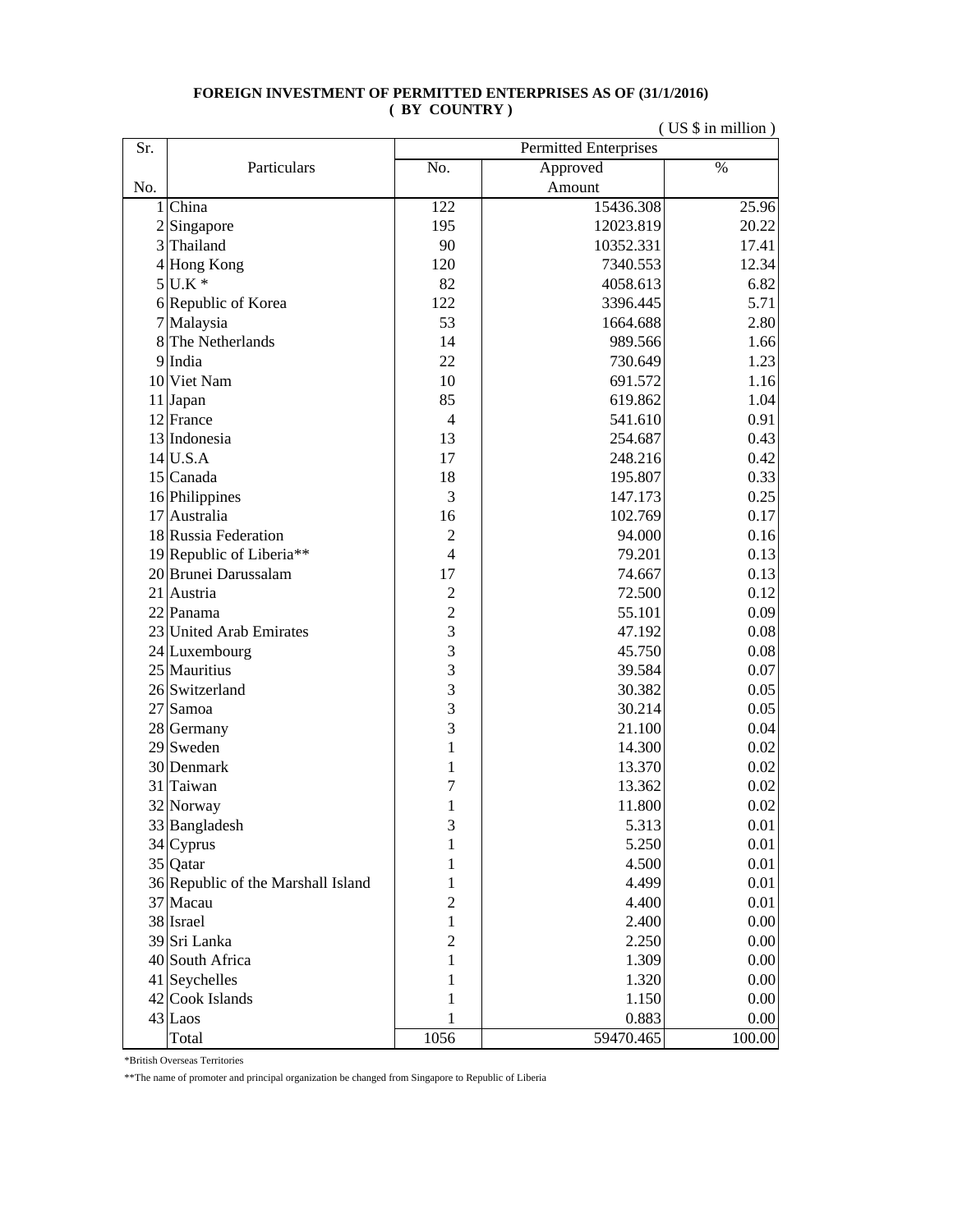## **FOREIGN INVESTMENT OF EXISTING ENTERPRISES AS OF (31/1/2016) ( BY COUNTRY )**

|     | (US \$ in million)                 |                             |           |          |
|-----|------------------------------------|-----------------------------|-----------|----------|
| Sr. |                                    | <b>Existing Enterprises</b> |           |          |
|     | Particulars                        | No.                         | Approved  | $\%$     |
| No. |                                    |                             | Amount    |          |
|     | 1 China                            | 97                          | 15292.137 | 31.09    |
|     | $2$ Singapore                      | 159                         | 11686.623 | 23.76    |
|     | 3 Hong Kong                        | 102                         | 7244.796  | 14.73    |
|     | $4$ U.K $*$                        | 48                          | 3406.679  | 6.93     |
|     | 5 Republic of Korea                | 108                         | 3324.156  | 6.76     |
|     | 6 Thailand                         | 51                          | 3216.571  | 6.54     |
|     | 7 Malaysia                         | 26                          | 1067.019  | 2.17     |
|     | 8 The Netherlands                  | 11                          | 755.066   | 1.54     |
|     | 9 India                            | 21                          | 726.149   | 1.48     |
|     | 10 Viet Nam                        | 10                          | 691.572   | 1.41     |
|     | 11 France                          | 3                           | 537.610   | 1.09     |
|     | $12$ Japan                         | 74                          | 517.167   | 1.05     |
|     | 13 Canada                          | 5                           | 156.326   | 0.32     |
|     | 14 Russia Federation               | $\overline{c}$              | 94.000    | 0.19     |
|     | 15 Republic of Liberia**           | $\overline{4}$              | 79.201    | 0.16     |
|     | 16 Brunei Darussalam               | 16                          | 72.627    | 0.15     |
|     | 17 Luxembourg                      | 3                           | 45.750    | 0.09     |
|     | 18 Mauritius                       | 3                           | 39.584    | 0.08     |
|     | 19 Indonesia                       | $\overline{4}$              | 35.390    | 0.07     |
|     | 20 Samoa                           | 3                           | 30.214    | 0.06     |
|     | 21 Switzerland                     | $\overline{c}$              | 27.000    | 0.05     |
|     | 22 Australia                       | 3                           | 26.508    | 0.05     |
|     | 23 Panama                          | $\mathbf{1}$                | 26.000    | 0.05     |
|     | $24$ Sweden                        | 1                           | 14.300    | 0.03     |
|     | 25 Taiwan                          | 7                           | 13.362    | 0.03     |
|     | 26 Norway                          | 1                           | 11.800    | 0.02     |
|     | 27 Philippines                     | $\overline{c}$              | 7.173     | 0.01     |
|     | 28 United Arab Emirates            | $\overline{2}$              | 6.192     | 0.01     |
|     | 29 Germany                         | $\overline{2}$              | 6.100     | 0.01     |
|     | 30 U.S.A                           | $\overline{c}$              | 4.651     | 0.01     |
|     | 31 Qatar                           | 1                           | 4.500     | $0.01\,$ |
|     | 32 Republic of the Marshall Island | 1                           | 4.499     | 0.01     |
|     | 33 Bangladesh                      | 1                           | 2.356     | 0.00     |
|     | 34 South Africa                    | 1                           | 1.309     | 0.00     |
|     | 35 Sri Lanka                       | 1                           | 1.250     | 0.00     |
|     | 36 Austria                         | 1                           | 1.000     | 0.00     |
|     | $37$ Seychelles                    | 1                           | 1.320     | 0.00     |
|     | 38 Cook Islands                    | 1                           | 1.150     | 0.00     |
|     | $39$ Laos                          | 1                           | 0.883     | 0.00     |
|     | Total                              | 782                         | 49179.990 | 100.000  |

\*British Overseas Territories

\*\*The name of promoter and principal organization be changed from Singapore to Republic of Liberia